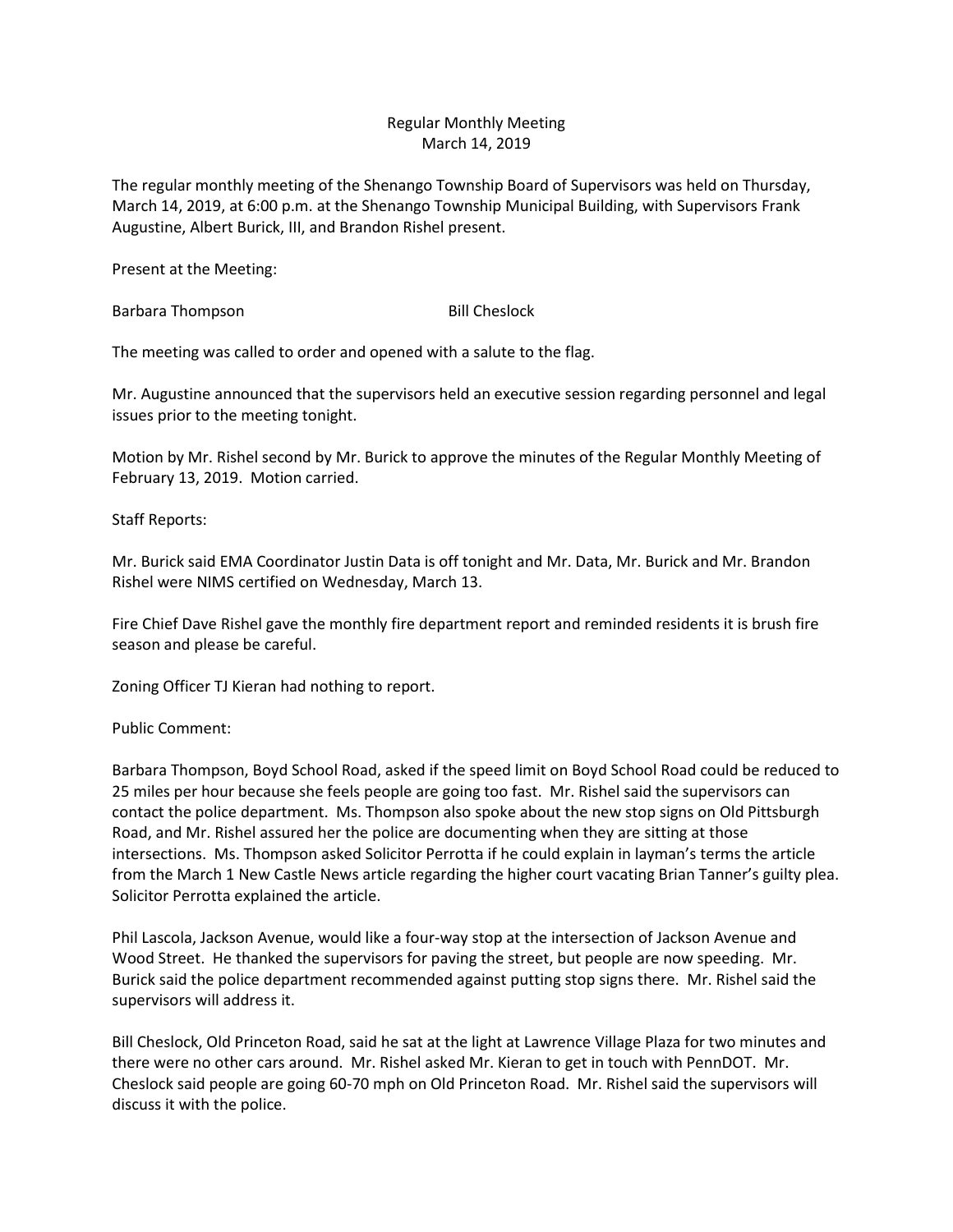Public Relations and Announcements:

Mr. Burick reminded everyone about the Easter Egg Hunt on Saturday, April 13, beginning at 1:00 p.m. The 2019 Spring Curbside Cleanup Week will be May 6-10 on your regular garbage pickup day. The 2019 Lawrence County Tax Outreach will be April 17 from 9:00-12:00 noon. Mr. Rishel explained the 2019 Summer Road Paving Project and said Public Works employees started doing things today. Mr. Burick reminded residents that Cascade Boulevard is closed due to a project the City of New Castle is doing regarding the pond to make it safer and to prevent it from flooding. Mr. Rishel explained what is being done with the pond. Mr. Augustine reminded residents to come to the township building and apply for a building permit before installing fences, sheds or pools.

## Action Items:

Motion by Mr. Rishel second by Mr. Burick to approve payment of the General Fund expenses of \$60,002.67. Motion carried.

Motion by Mr. Burick second by Mr. Rishel to approve payment of the Capital Fund expenses of \$12,278.39. Motion carried.

Motion by Mr. Rishel second by Mr. Burick to approve payment of the Fire Tax Fund expenses of \$7,533.05. Motion carried.

Motion by Mr. Rishel second by Mr. Burick to approve payment of the Payroll Fund expenses of \$83,050.00. Motion carried.

Motion by Mr. Burick second by Mr. Rishel to approve Ryan Long, Esquire, as the Alternate Zoning Solicitor for the Shenango Township Zoning Hearing Board at a rate of \$105.00 per hour. Motion carried.

Motion by Mr. Rishel second by Mr. Burick to approve the advertisement for Seasonal (Summer) Public Works and Office positions for the year 2019. Motion carried.

Motion by Mr. Rishel second by Mr. Burick to approve the advertisement of the 2019 Shenango Township Spring and Summer Materials bidding. Motion carried.

Motion by Mr. Burick second by Mr. Rishel to approve for the advertisement for a public meeting on April 25 at 11:00 a.m. for the purpose of opening and awarding material bids and any other business that comes before the Board. Motion carried.

Motion by Mr. Burick second by Mr. Rishel to review the Lawrence County US 422 and SR 65 Corridor Study and approve the advertisement for a public meeting to occur May 9, 2019, at 7:00 p.m. Motion carried.

Motion by Mr. Burick second by Mr. Augustine to table the Columbia Gas restoration agreement for the 2018 project. Mr. Burick asked if there was any public comment, to which there was no response from those in attendance. Motion carried.